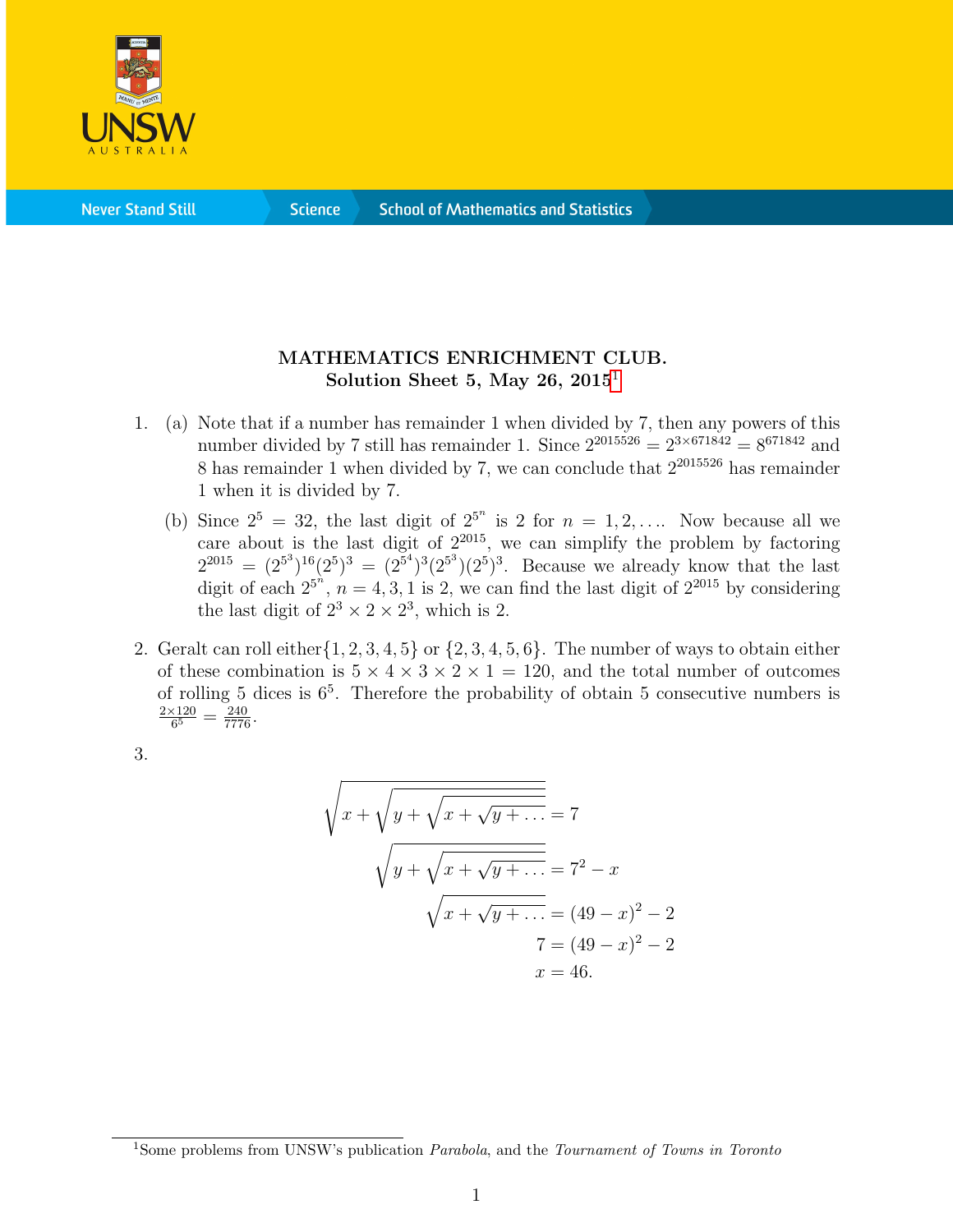

4. Let O be the centre of the pentagon, A is the point of intersection between the bisector of the pentagon and one of it sides, and label the corners of the pentagon as shown above.

Since the pentagon is regular, we only need to look at the ratio of the shade area in one of the symmetrical region it admits; i.e the shade region of the triangle  $\triangle OBA$ . Let P be the point of intersection between  $EB$  and  $OA$ , then we are looking for the ratio of area between the triangles  $\triangle OBA$  and  $\triangle OPB$ . One way we can do this is by finding the angles of  $\angle OBA$  and  $\angle PBA$ , then use the properties of triangle and ratios.

Draw a circle that intersect each corners of the pentagon. Since the internal angle  $\angle DOE$  is  $\frac{360^{\circ}}{5}$  (the pentagon is regular), the arc angle  $\angle DBE = 36^{\circ}$ . Furthermore, OB bisects ∠DBE, therefore  $\angle OBP = 18^\circ$ . Also, the arc angle  $\angle FCE$  is 36°, so the arc angle  $\angle EBF = \angle PBA = 36^\circ$ , hence  $\angle OBA = \angle PBA + \angle OBP = 54^\circ$ .

The ratio of the shade regions is therefore

$$
1 - \frac{|PA|}{|OA|} = 1 - \frac{\tan 54^{\circ}}{\tan 36^{\circ}}.
$$

5. Let a and b be the two primes we get from adding up the numbers in the divided set. The only even prime number is 2, and the sum of any numbers in the list is greater than 2, it follows that a and b must be odd. There is only two odd numbers 39 and 45 from the list, so these must be put into different sets. Furthermore, if all numbers are divided by 3, their remainders are  $0, 2, 0, 2, 0, 1, 0$  respectively. So to prevent a and b from being a divided by 3, the numbers 38 and 44 must be in a different set to 46, thus we have two possibilities so far

$$
A = \{38, 39, 44\}, B = \{45, 46\}
$$
 or  $A = \{39, 46\}, B = \{38, 44, 45\}.$ 

For the first case, the sum of A is 121 and the sum of B is 91, so we must add 24 to one set and 48 to the other. However, adding 24 or 48 to A does not give a prime number.

For the second case, the sum of  $A$  is 85 and  $B$  is 127. Since 85 is not prime, we must add 24, 48 or both to it. If we add 24 to 85, then we have to add the other number 48 to 127, which gives 175. But 175 is not a prime so this is not a solution. If we add 48 to 85, we get 133 which is not prime. Therefore the only solution is  $\{24, 39, 46, 48\}$ ,  $\{38, 44, 45\}.$